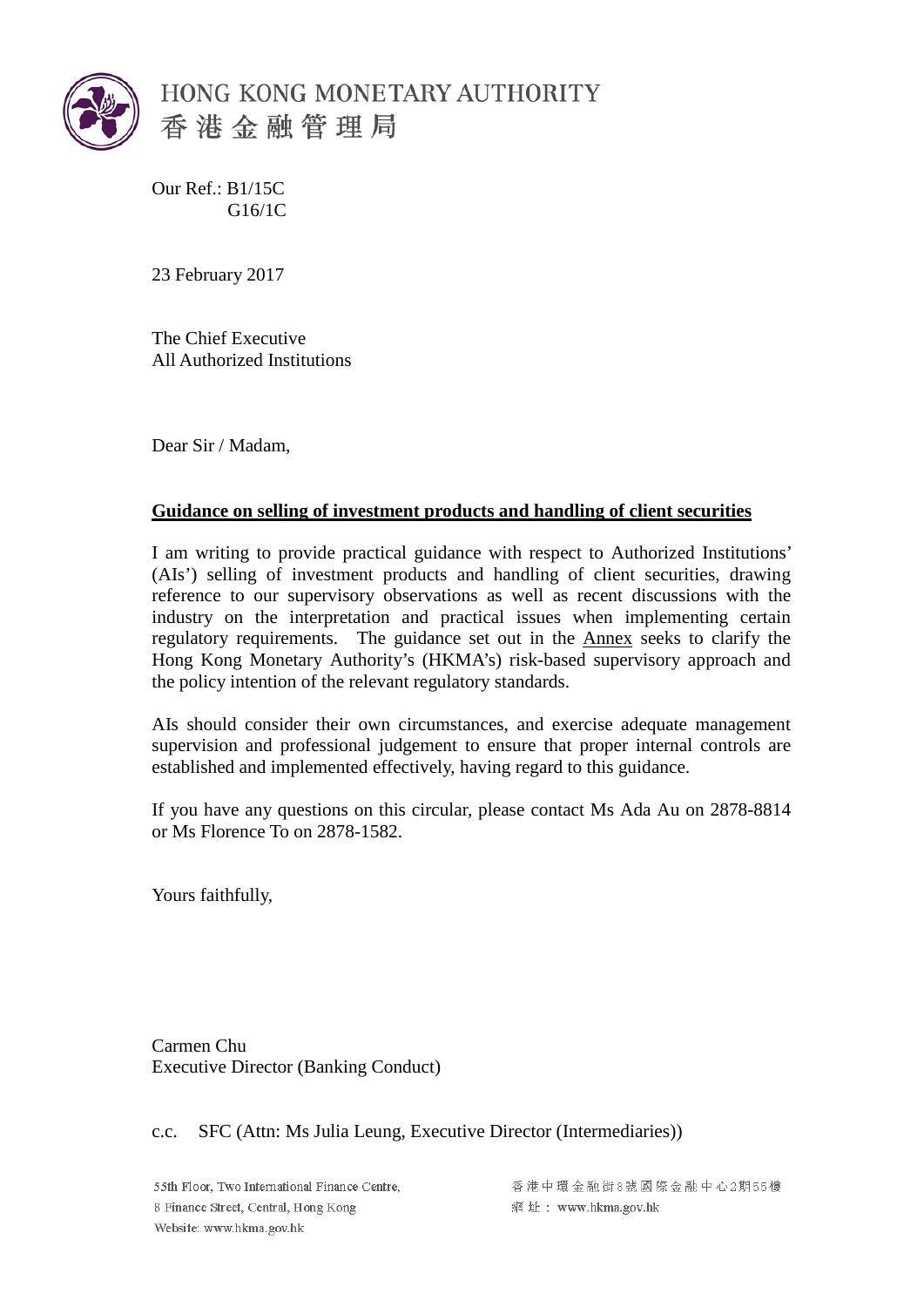

HONG KONG MONETARY AUTHORITY 香港金融管理局

**Annex**

# **1. Pre-trade disclosure**

1.1 Some AIs sought clarification on the level of details expected when providing risk disclosure to customers in each transaction. In particular, the AIs enquired whether streamlined disclosure could be adopted for customers having made frequent transactions on the same product or product category.

# Regulatory standards

- 1.2 Intermediaries should help each customer make informed decisions by, among others, giving the customer proper explanations of the nature and extent of risks the investment products bear<sup>[1](#page-1-0)</sup>. The objective of risk disclosure is to assure the customer understands the investment product before entering into a transaction. In this regard, an AI may adopt a risk-based approach having regard to the circumstances, such as the customer's trading pattern, level of sophistication and investment experience, and product complexity and risk in providing risk disclosure to customers.
- 1.3 If an AI adopts streamlined risk disclosure for repeated transactions, in determining the adequacy and validity of previous disclosure made by the AI to the customer, the relevant circumstances for consideration should be extended to also include other facts and evidence suggesting customer having sufficient understanding of the product (or the contrary). It is therefore important that AIs maintain proper record of relevant risk disclosure and are able to demonstrate that proper risk disclosure has been given to the customer in previous transactions.
- 1.4 AIs should be cautious about streamlining risk disclosure on the basis of the "same product category", as products of the same product category may be quite different in structure, risks, terms and conditions, etc. and in such cases, streamlined risk disclosure may not be able to ensure adequate risk disclosure. An example is plain vanilla bonds as compared with complex bonds.

# **2. Assessment of customer's concentration risk**

- 2.1 Some AIs enquired whether it is acceptable to conduct pre-trade concentration assessment on the transaction level only, instead of on a cumulative basis.
- 2.2 It is observed in our supervisory work that an AI only took into account stock, but not equity-linked product (such as stock accumulator) on the same stock, in assessing concentration risk. Under this approach, customers may have excessive concentration in a single stock, especially if the stock is of high risk.

# Regulatory standards

<span id="page-1-0"></span><sup>&</sup>lt;sup>1</sup> Question 6 of the SFC's FAQs on Compliance with Suitability Obligations updated on 23 December 2016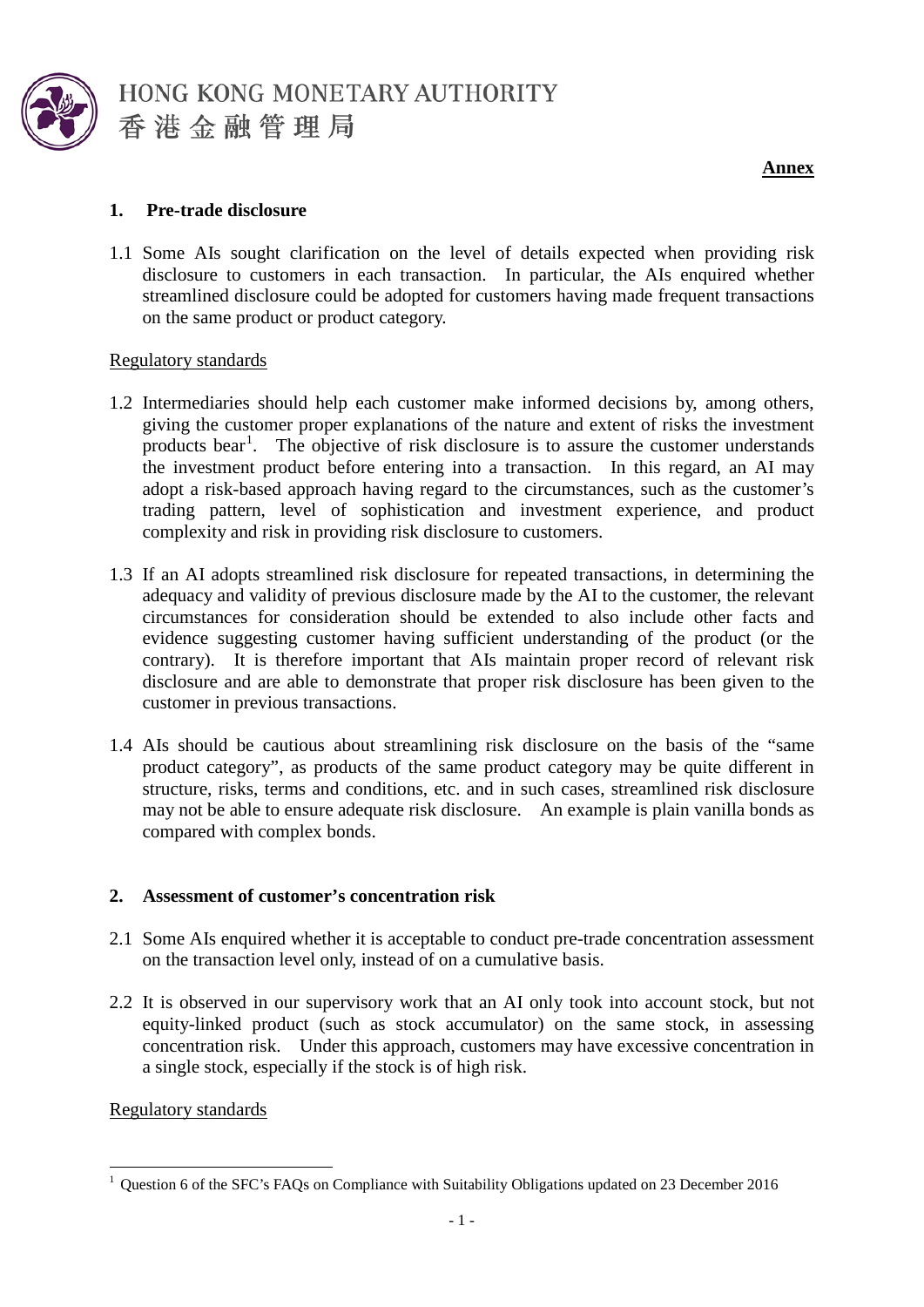- 2.3 Intermediaries should ensure the suitability of an investment solicitation or recommendation for a customer is reasonable in all the circumstances<sup>[2](#page-2-0)</sup>. When assessing the suitability of a product to a customer, intermediaries should give due consideration to all relevant circumstances specific to the customer, including concentration risk. They are expected to assess concentration risk based on available information about the customer (e.g. investment portfolio held with the intermediary and information about the customer's financial situation).
- 2.4 As part of the suitability assessment, intermediaries should consider the overall effect of their recommended investment products on their customers' portfolios. For example, for a customer with low or medium risk profile, a proportion of high risk products in his portfolio may not be unsuitable so long as this is commensurate with the risk return profile of the portfolio and the intermediaries are able to satisfy themselves that any investment products recommended are likely to meet the investment objectives and other personal circumstances of the customers.<sup>[3](#page-2-1)</sup> In this regard, AIs should use cumulative basis and take into account existing holding of investment products in the customer's portfolio for suitability assessment.
- 2.5 AIs may adopt a risk-based approach in assessing concentration risk, taking into consideration all relevant factors such as the risk profile and nature of a product and customer's risk tolerance level and financial situation. For example, when assessing the suitability of an equity-linked product for a customer, an AI should consider whether the underlying stock(s) carries substantial risk and, if so, the AI should take into account the customer's holding of the stock(s) as well as investment products that have the stock(s) as underlying asset(s) in the assessment of the customer's concentration risk.
- 2.6 It is observed that some AIs perform post-trade portfolio review. AIs that adopt such internal control arrangements should develop proper approaches and mechanisms that are suitable to the size, nature and complexity of their businesses. Nevertheless, post-trade portfolio review cannot be taken as a replacement to pre-trade concentration assessment, as the latter is part of the assessment to ensure suitability of an investment solicitation or recommendation, or "suitability obligations" required of AIs.

# **3. "Portfolio-based" suitability assessment for private banking customers**

- 3.1 In relation to the selling of pre-designed discretionary portfolio management (DPM) mandates to private banking customers, the HKMA found internal control issues in some AIs in the following areas:
	- ensuring that the portfolios are managed in a way that is consistent with the investment strategy and objective of the DPM mandates as agreed with the customers;
	- ensuring the suitability of the solicitation or recommendation of the DPM mandates for the customers; and

<span id="page-2-0"></span>Paragraph 5.2 of the Code of Conduct for Persons Licensed by or Registered with the Securities and Futures Commission (the SFC's Code of Conduct)

<span id="page-2-1"></span><sup>&</sup>lt;sup>3</sup> Ouestion 5 of the SFC's FAQs on Compliance with Suitability Obligations updated on 23 December 2016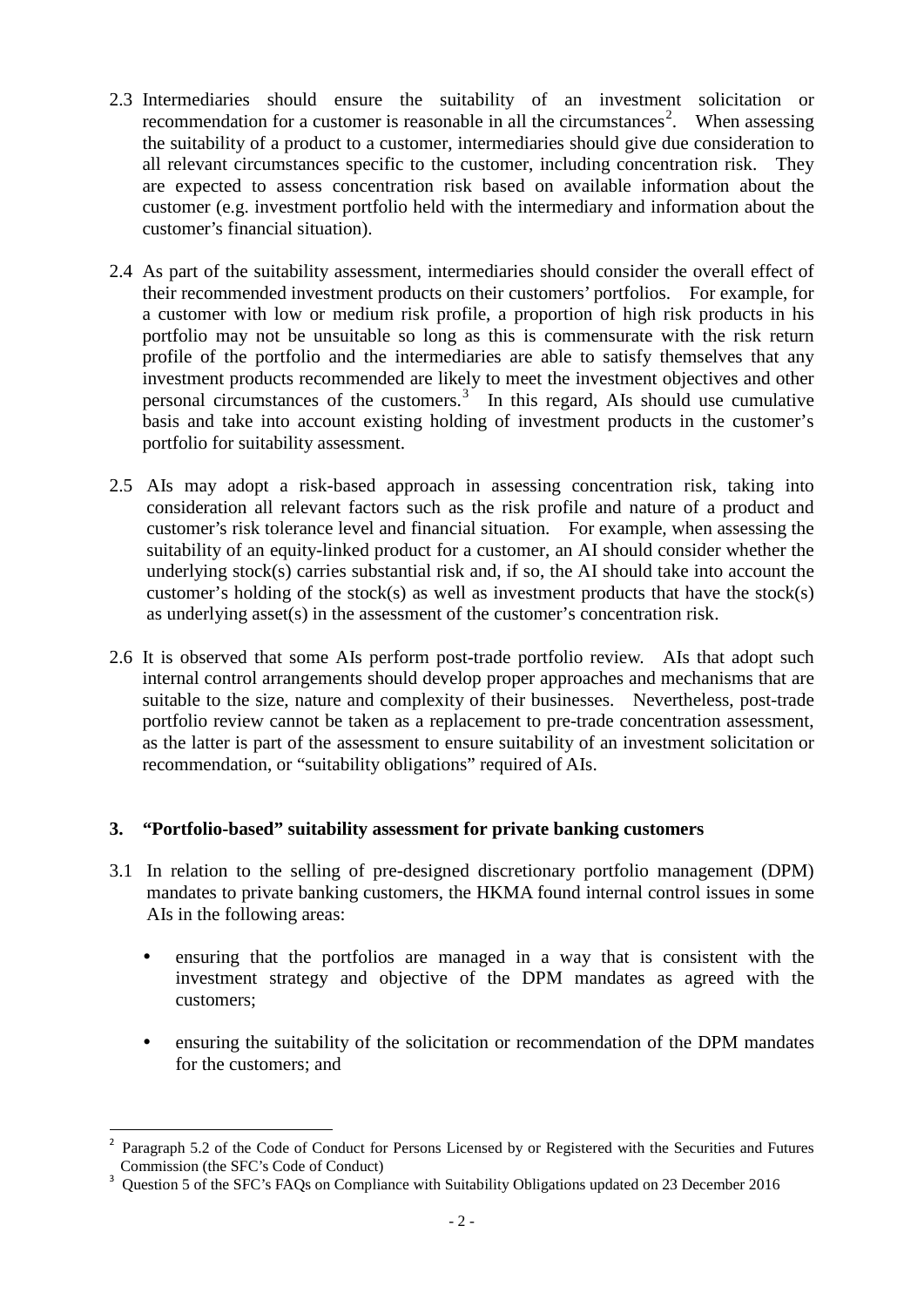- putting in place adequate controls, monitoring and compliance review of the operation of the DPM mandates.
- 3.2 Some private banks sought clarification on whether discretionary portfolio managers need to alert the customer and provide the customer with the rationale of recommendation before execution of each and every risk-mismatched transaction.

#### Regulatory standards

- 3.3 AIs should establish adequate processes and controls to govern the operations of advisory and discretionary accounts. If private banks adopt a "portfolio-based" approach in conducting suitability assessment, they should ensure compliance with applicable regulatory requirements, including but not limited to: the HKMA's circular of 12 June 2012 on "Selling of Investment Products to Private Banking Customers", the Securities and Futures Commission's (SFC's) circular of 17 July 2012 on "Compliance with Suitability Obligations", and the SFC's circular of 23 December 2016 on "Frequently Asked Questions on Triggering of Suitability Obligations".
- 3.4 A private banking customer may have different investment objectives for different accounts maintained with different AIs or with the same AI. Under the "portfolio-based" approach of suitability assessment, an AI could agree with a private banking customer an investment mandate for a specific account, taking a holistic view of all the accounts and overall circumstances of the customer. Once a mandate for an account is agreed, the AI should manage the portfolio of the account in accordance with the mandate. For any transaction subsequently effected in accordance with the mandate, it would not be necessary for the AI to record the rationale for each transaction or to provide the customer with the rationale for that transaction.
- 3.5 AIs should ensure suitability of the mandate for the customer. In establishing a pre-designed DPM mandate with a particular overall risk profile for the relevant portfolio, the AI could have the discretion to invest in products with a lower or higher risk profile so long as the overall risk profile and investment strategy/objective of the portfolio as well as customers' investment objective are maintained.
- 3.6 AIs should perform proper assessment, monitoring and review on the operation as well as outcome of the portfolio management to ensure DPM mandates and customer accounts are managed in a way consistent with the investment strategy and objective of the mandates and personal circumstances of the customers.

# **4. Alternative investment products**

- 4.1 Some AIs enquired whether it is mandatory for AIs to recommend alternative investment products to customers, as there may not be comparable alternatives in some scenarios.
- 4.2 In the course of the HKMA's supervision, in respect of certain transactions with mismatch(es), some AIs represented that they had taken into account available alternatives and recommended suitable investment products to customers, but that the customers insisted to purchase other products which resulted in mismatch(es). However, those AIs did not document such suitable alternatives considered or recommended to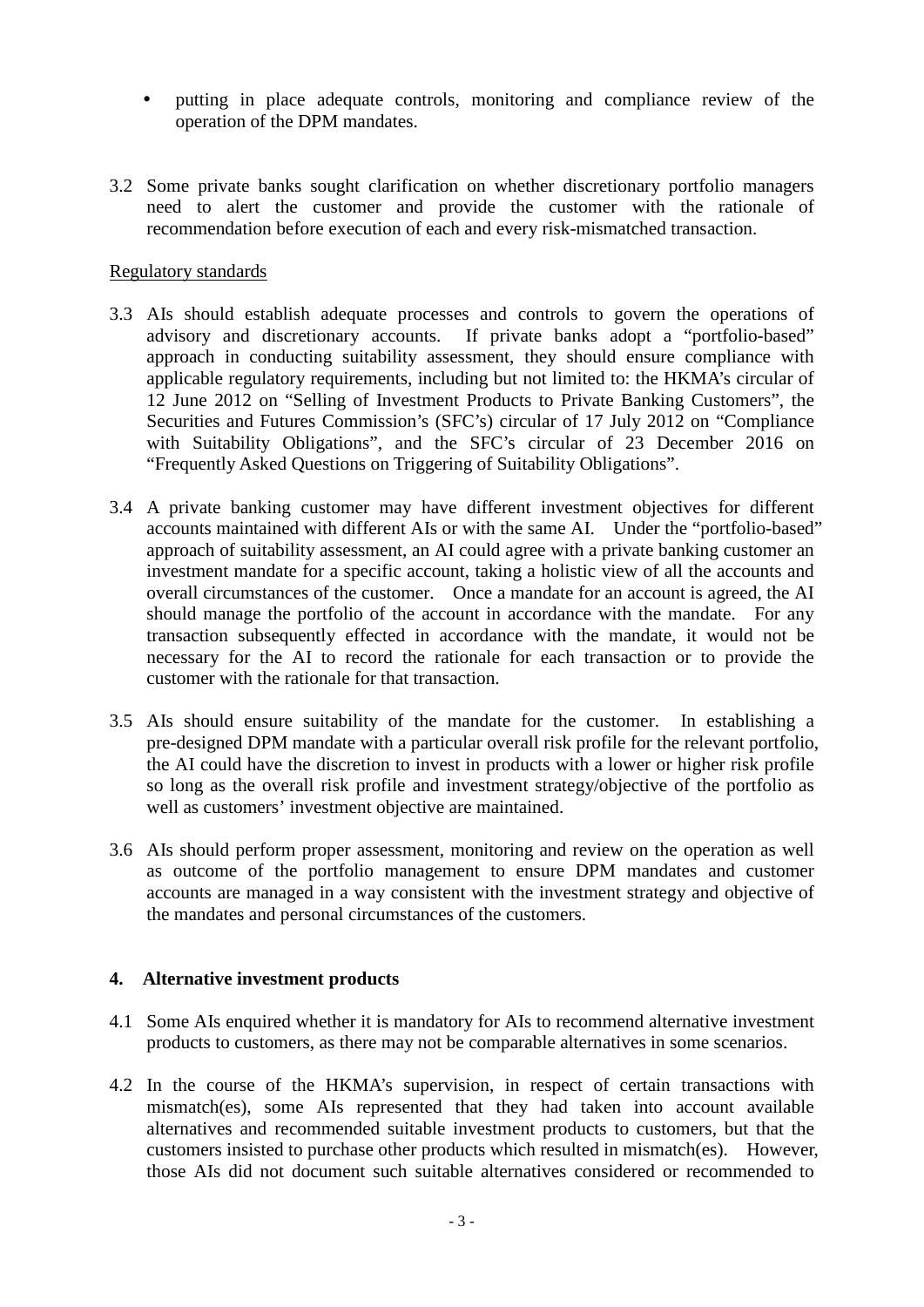customers and thus were not able to support their representation.

#### Regulatory standards

- 4.3 When providing advice to a customer, intermediaries should ensure that the advice and recommendations are based on thorough analysis and take into account available alternatives<sup>[4](#page-4-0)</sup>. Regulators do not mandate intermediaries to "recommend" alternative products to their customers for all transactions, as there may not be comparable alternatives in some scenarios. The focus is on the suitability of a recommendation and whether any available alternatives have been taken into consideration. AIs should properly document the alternative investment products considered, if any, as records to demonstrate that they have acted with due skill, care and diligence, and in the best interests of the customers<sup>5</sup>. Applying this principle, where transactions with Applying this principle, where transactions with mismatch(es) are carried out upon customer's request and the relevant sales staff have taken into account available alternatives and recommended suitable investment products to the customers, AIs should ensure that their sales staff follow proper procedures to document the suitable alternatives considered or recommended to the customers.
- 4.4 For avoidance of doubt, in view of the complex structure and significant investment risks of accumulators and decumulators, the HKMA has specifically required AIs to provide customers with reasonable alternative investment products with lower risks and / or less complex structure for addressing their investment needs<sup>[6](#page-4-2)</sup>.

#### **5. Supervision of transactions with mismatch(es) or exception(s)**

5.1 When dealing with retail customers, AIs are required to arrange supervisor's review and approval as appropriate for transactions with mismatch(es) or exception(s) in accordance with enhanced regulatory measures<sup>[7](#page-4-3)</sup>. The objective is for the supervisor to review the appropriateness of such recommended transaction given higher risks to customer interests in cases of mismatch(es) or exception(s).

Regulatory standards and good practices

5.2 In view of differences in the nature of the clientele and the mode of operations of private banking business as compared to retail banking business, the HKMA has allowed some flexibility for private banks in the adoption of enhanced regulatory measures<sup>[8](#page-4-4)</sup>. Within this framework, while pre-trade supervisor approval for transactions with mismatches or exceptions is a good practice adopted by some private banks, there could be alternative

<span id="page-4-0"></span> <sup>4</sup> Paragraph 3.4 of the SFC's Code of Conduct

<span id="page-4-1"></span><sup>&</sup>lt;sup>5</sup> HKMA's circular "Issues and good practices in relation to the sale of investment products" of 30 July 2014

<span id="page-4-2"></span><sup>6</sup> HKMA's circular "Selling of accumulators" of 22 December 2010

<span id="page-4-3"></span><sup>7</sup> HKMA's circular "Implementation of Recommendations in the HKMA's Report on Issues Concerning the Distribution of Structured Products Connected to Lehman Brothers" of 25 March 2009

<span id="page-4-4"></span><sup>&</sup>lt;sup>8</sup> HKMA's circular "Applicability of enhanced measures to sales of investment products to private banking customers" of 20 January 2012